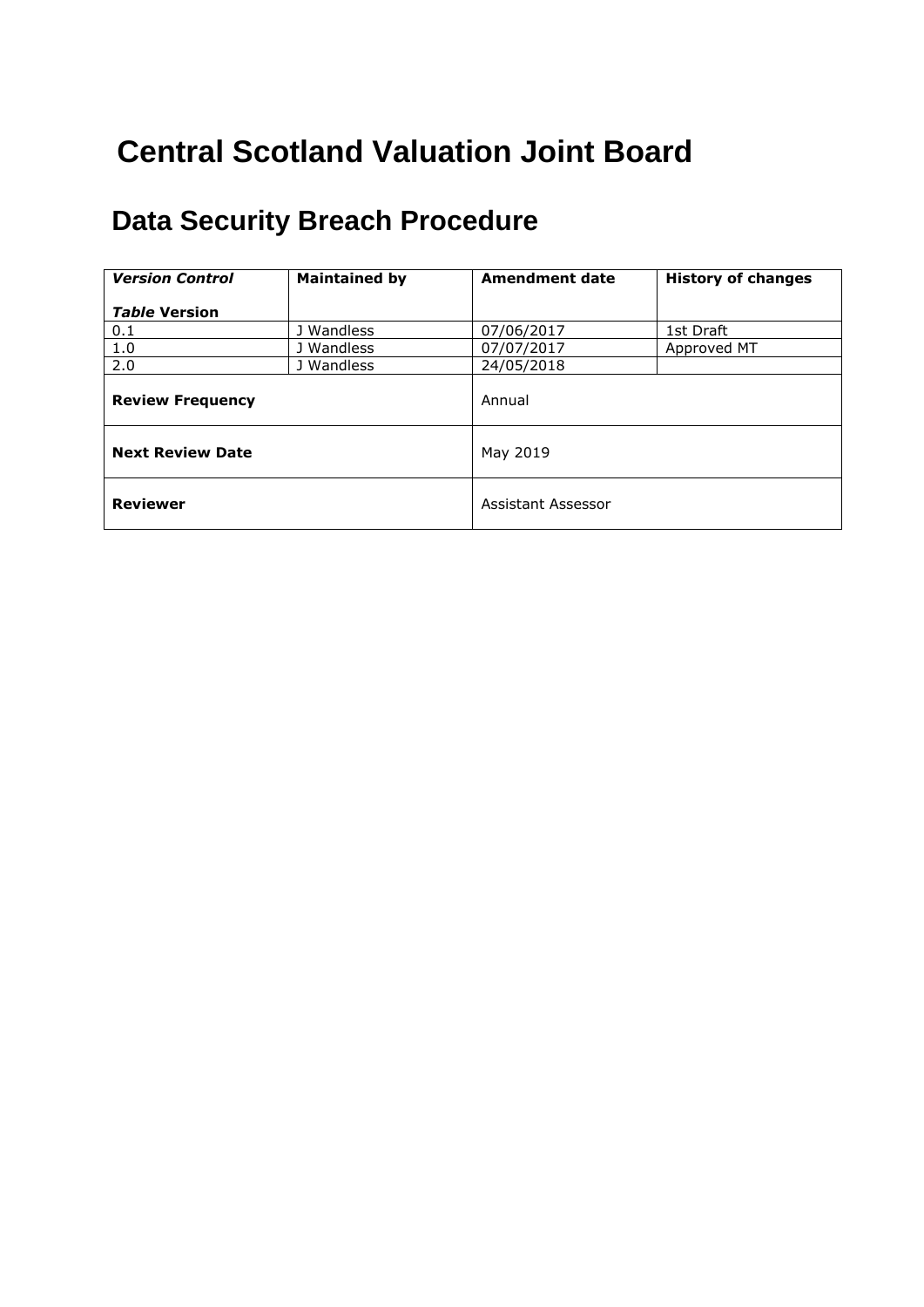## **Overview**

In terms of the Data Protection Act 1998 (DPA) organisations which process personal data must take appropriate measures against unauthorised or unlawful processing and against accidental loss, destruction or damage to personal data. This procedure, which is based on the Information Commissioners guidance on data security breach management, outlines what action should be taken in the event of a data security breach.

This Procedure applies to data breaches involving Central Scotland Valuation Joint Board, Assessors and Electoral Registration Officer data (referred to below collectively as CSVJB)

A data security breach can happen for a number of reasons including:

- Loss or theft of data or equipment on which data is stored
- Inappropriate access controls allowing unauthorised use
- Equipment failure
- Human error
- Unforeseen circumstances such as a fire or flood
- Hacking attack
- Blagging offence where information is obtained by deceiving the organisation who holds it

#### **1. Reporting**

All data security breaches or suspected data security breaches should be reported immediately to your line manager and the Principle Administration Officer (PAO). In their absence this should be any member of the management team and the Assistant Assessor. The Data Protection Officer (DPO) should immediately be informed by the Principle Administration Officer or in his absence the Assistant Assessor of the breach or suspected breach. The DPO is currently Stephen Coulter, Head of Resources and Governance Officer.at Clackmannanshire Council.

Details of the breach should also be recorded on the Data Security Breach log on the Management Team folder. The log should record the date of the breach, date of notification of the breach, nature of breach and action taken.

#### **2. Containment and Recovery**

The Principle Administration Officer or delegated investigating officer should:

1. Confirm the nature of the information lost, and in particular whether the information consists of sensitive personal data (medical information, details of convictions or alleged criminality etc.) or information of use in carrying out identity theft (such as bank account details).

2. Prevent any further loss of information and if possible any further dissemination of the information which has been lost or compromised.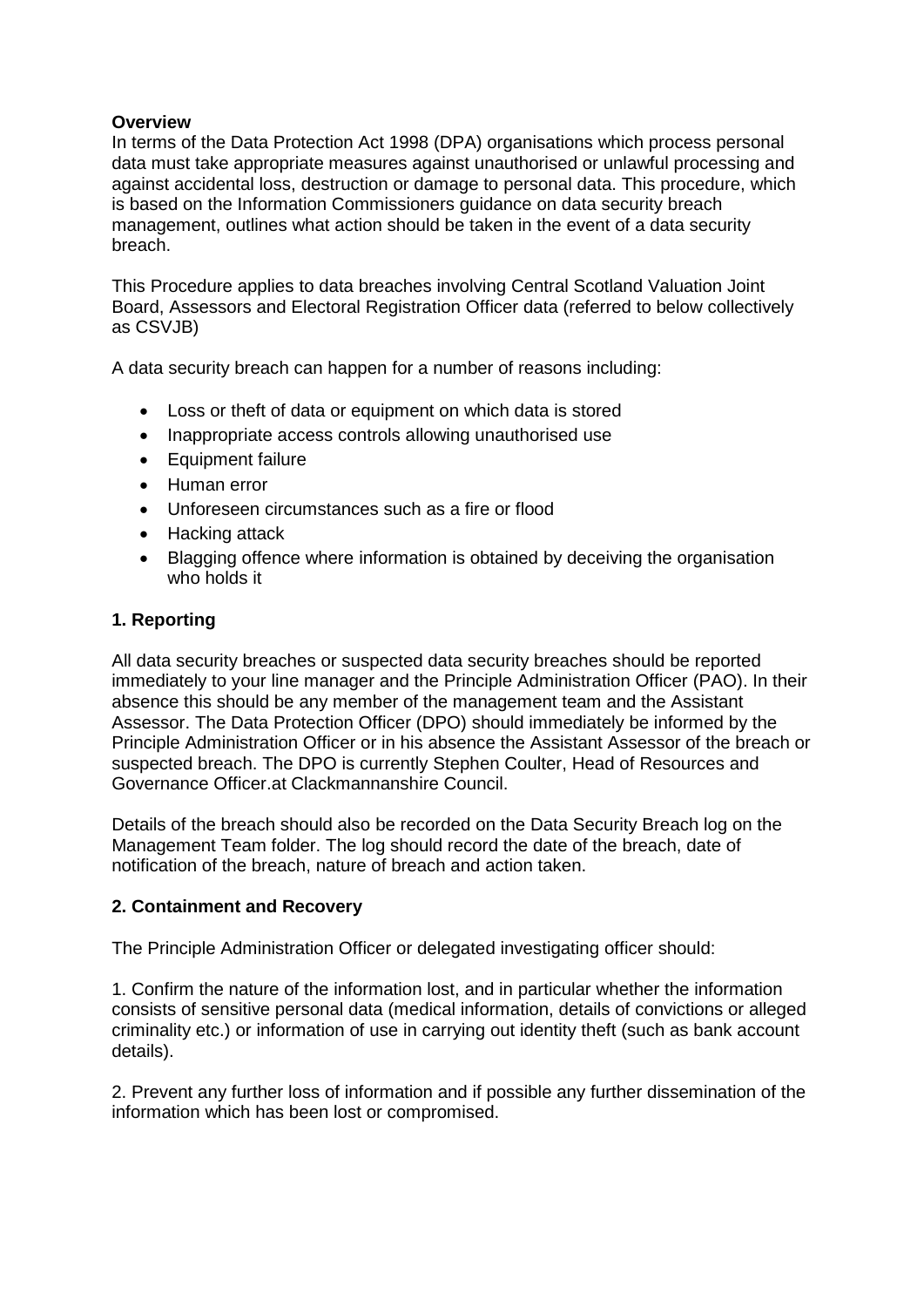All staff must cooperate fully with any investigation. It is essential for staff involved in any data loss to be completely frank so that the PAO can assess the risks and take appropriate mitigating action.

The PAO or investigating officer will determine who needs to be made aware of the breach and what they need to do to contain the breach; this may include notifying affected individuals and reporting the loss to the Information Commissioner. **3. Assessing the Risks** 

The PAO will determine the risks associated with the loss.

The risks associated will be dependent on:

- The type of data involved
- How sensitive the information is
- Whether there were any protections in place, e.g. encryption of a portable device
- What has happened to the data, if known.
- How many individuals' personal data are affected by the breach.
- What harm can come to those individuals whose data has been lost.
- Whether there are any wider consequences to the loss of the data.
- If individual's bank details have been lost, consideration will be given to contacting the banks for advice on preventing fraudulent use.

The assessment will be immediately communicated to the Assessor or Assistant Assessor and the DPO

#### **4. Notification of breach**

Informing people and organisations that CSVJB has experienced a data security breach is an important part of CSVJB's breach management procedure.

Consideration will be given to:

- Who will be notified (police, banks etc),
- What we will be notifying them of, and
- How we are going to notify them.

If a decision is taken to notify individuals of the breach, the notification will tell them how and when the breach occurred and what data was involved. The notification will also tell the individual what has and is being done by CSVJB to respond to the breach. The decision to notify individuals will normally be taken by the PAO or, for large scale notifications, by the Assessor or Assistant Assessor. Decisions on notifying the Information Commissioner will be taken by the PAO in conjunction with the Assessor or Assistant Assessor.

If the Information Commissioner requires to be notified, the DPO will do this as soon as possible following notification of the breach but certainly within 72 hours via the following link:<https://ico.org.uk/for-organisations/report-a-breach/>

### **5. Evaluation and response**